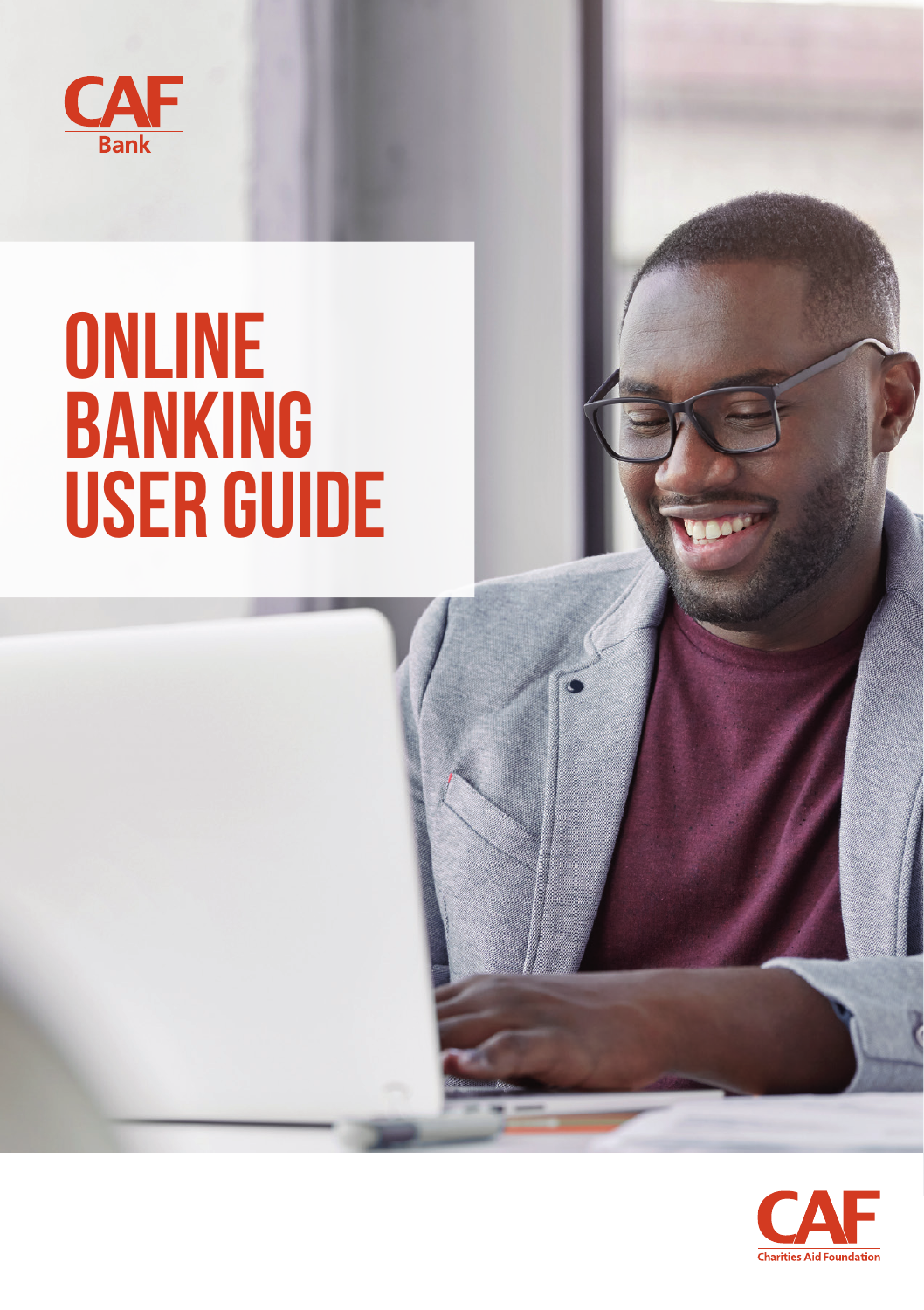### **Contents**

| Introduction                                 | 3 |
|----------------------------------------------|---|
| <b>Meaning of words and phrases</b>          | 3 |
| Section 1                                    |   |
| Overview of services available               | 4 |
| <b>Section 2</b>                             |   |
| Application and Log-in                       | 5 |
| Applying for CAF Bank online                 | 5 |
| Logging in for the fist time                 | 5 |
| Subsequent log-ins                           | 5 |
| <b>Section 3</b>                             |   |
| Maintaining your account                     | 6 |
| Setting up a Secondary User                  | 6 |
| Administration Rights                        | 6 |
| Deleting or editing a Secondary User         | 7 |
| Change a User ID                             | 7 |
| Reset Secondary User credentials             | 7 |
| <b>Blocked users</b>                         | 7 |
| View account balances                        | 8 |
| View account activity                        | 8 |
| Manage payees - create, edit and delete.     | 9 |
| Payee reference boxes                        | 8 |
| Sending money within the UK to an individual | 8 |
| Sending money within the UK to a group       | 8 |
| Make a transfer                              | 8 |
| Nominated accounts                           | 9 |
| Other CAF Bank Customers                     | 9 |
| Authorising an instruction to send money     | 9 |
| Register for online statements               | 9 |
| View, download and print online statements   | 9 |
| Set up and maintain standing orders          | 9 |

### **Section 4** Additional features 10 CAF Bank UniqueCode 10 Viewing and changing CAF Bank 10 UniqueCode preferred method (including registered mobile phone number) Text Alerts 11 Email notifications 11 Chequebooks and Paying-in books 11 Session notifications 11 Logging out 11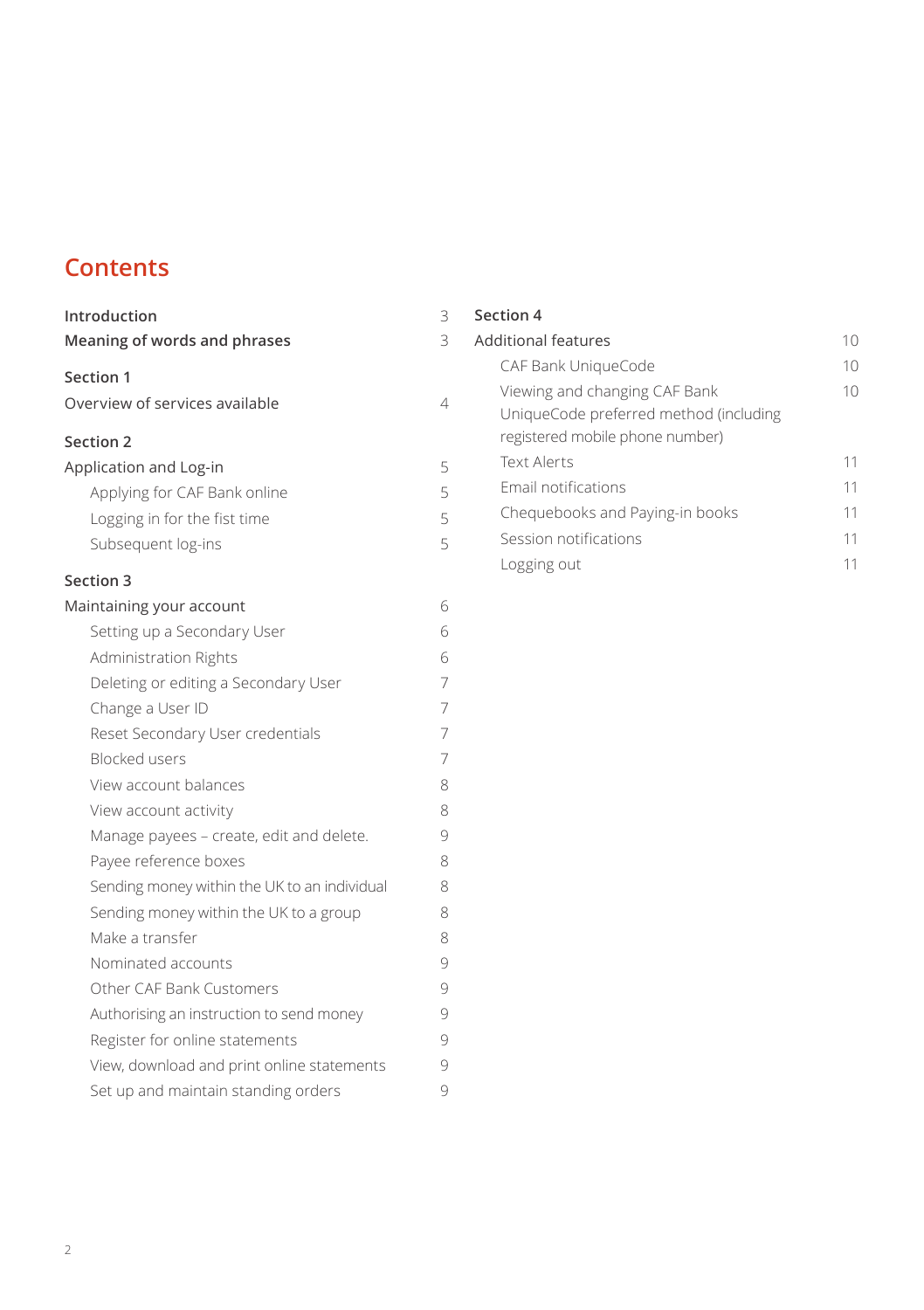### **Introduction**

This guide provides step-by-step instructions on how to complete everyday banking tasks on CAF Bank online. Further help and support can be found at [www.cafonline.org/help-with-online-banking](http://www.cafonline.org/help-with-online-banking)

For details of the terms of using the CAF Bank online service, please refer to section 11 of the *CAF Bank General Terms and Conditions*.

### **Meanings of words and phrases**

In this document, references to;

'Administration Rights' are to the permission levels granted to a Primary User and any Secondary User. There are four level of permissions, ranging from viewing account information and instruction set-up, to authorising payments and account user administration. The Primary User is granted all four permission levels by default, which is not configurable.

'CAF Bank online' are to CAF Bank's online banking service, which allows customer access to information and services relating to their organisation.

'CAF Bank UniqueCode' are to the two-factor authentication feature of CAF Bank online in which any online user is required to generate or receive a Unique Code (mobile app or SMS messages) in order to access and use the service. A device is registered with us as part of the CAF Bank UniqueCode feature.

'Password' are to the six-to-eight alphanumeric, non-case-sensitive password used in conjunction with a User ID, Password, Unique Word and CAF Bank UniqueCode to access CAF Bank online

'Primary user' are to the main online user of CAF Bank online, who is also the account contact.

'Secondary User' are to any additional user of the online service.

'Text Alerts' are to the feature of the online service which sends an SMS message to alert an online user when a payee has been created, changes are made to a payee, or the online user's registered mobile number changes.

'Unique Code(s)' are to the numerical codes received or generated using the CAF Bank UniqueCode preferred method (mobile app or SMS messages) via your registered device.

'Unique Word' are to the six-to-ten alphanumeric, case-sensitive word used in conjunction with a User ID, Password and Unique Word to access CAF Bank online.

'User ID' are to the eight-to-fifteen number provided by CAF Bank to all online users. This is used in conjunction with the Password, Unique Word and CAF Bank UniqueCode to access CAF Bank online.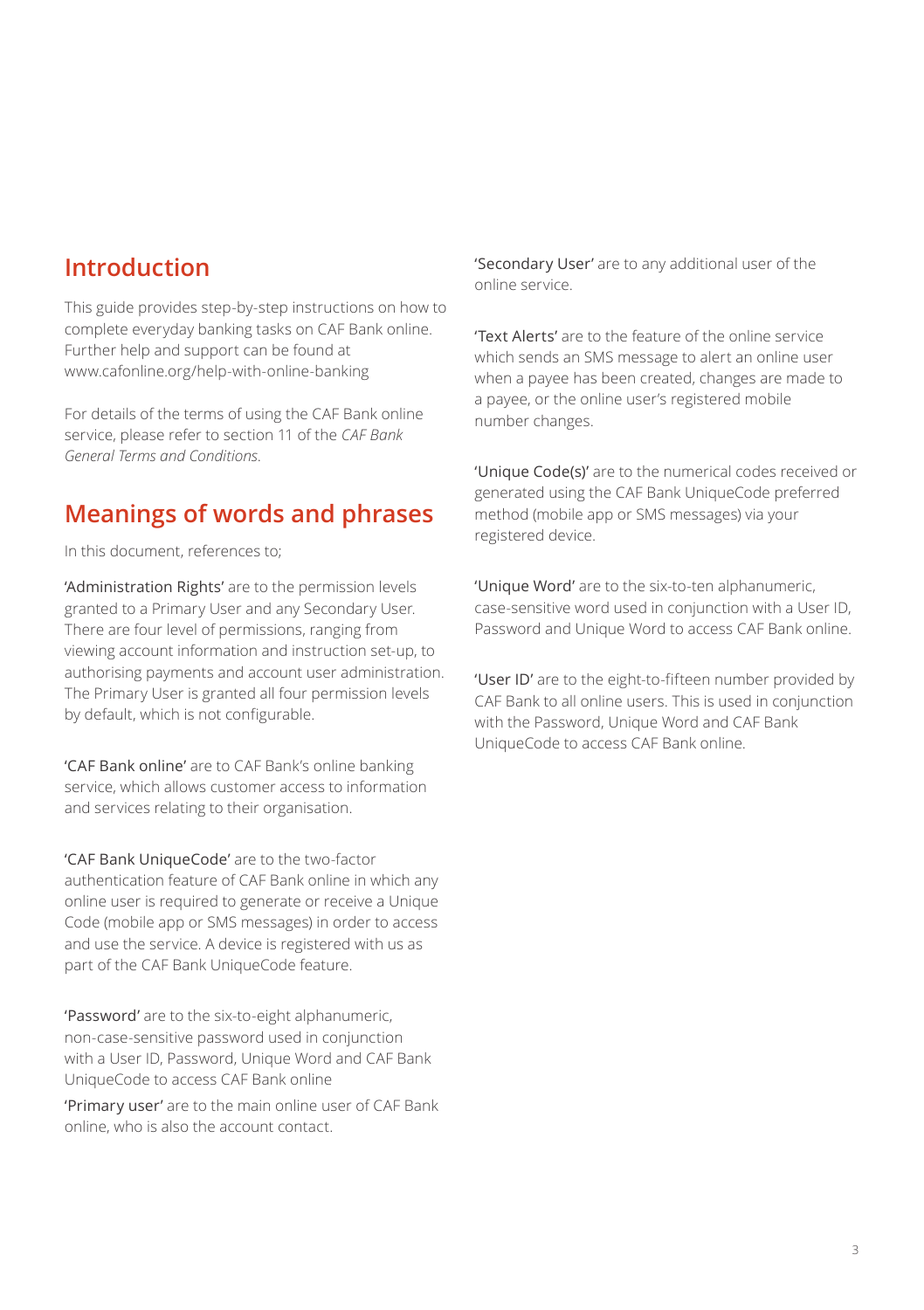# **Section 1 Overview of services available**

To help keep you safe, CAF Bank online uses dual authorisation. This means that sending money within the UK, apart from payments to nominated accounts, will have to be set up by one online user and authorised to pay by another online user.

Some of the services listed below may not be available to certain online users based on their Administration Rights. These rights are controlled by the Primary User and those will full rights.

CAF Bank online provides your organisation with the following features;

- 1. View account balances all of the account numbers included in the application will be available to view.
- 2. View account transactions 12 months of money sent and received transactions, per account, will be available to view.
- 3. Register for and view statements online Once registered for online statements, 18 months of statements will be available to view, download and print.
- 4. Send money within the UK Faster Payments can be made to other UK bank accounts and other CAF Bank customers.
- 5. Send money to nominated accounts nominated accounts are accounts in the same name as your organisation. Notify us and money can be sent to that account on a sole authorisation basis.
- 6. Order chequebooks and paying-in books request a new chequebook and paying-in book and we will process this for you.
- 7. Send a secure message to CAF Bank send a message to the CAF Bank Customer Services team.
- 8. View direct debits view all of the direct debits set up on all accounts.
- 9. Set up, amend and delete standing orders view, create, amend and delete standing orders set up on all accounts.
- 10. View and change details, including your registered mobile number – in 'My details' stored details can be viewed and changed.
- 11. View and change the preferred CAF Bank UniqueCode method – choose between app and SMS, and confirm the registered mobile number as part of the process.
- 12. Set up and manage other online users, including their Administration Rights.
- 13. Application Forms Download and complete CAF Bank application forms, such as change of signatory application, or CAF Bank MasterCard business card application form.
- 14. Email notifications receive an email when a request to send money is ready to be authorised.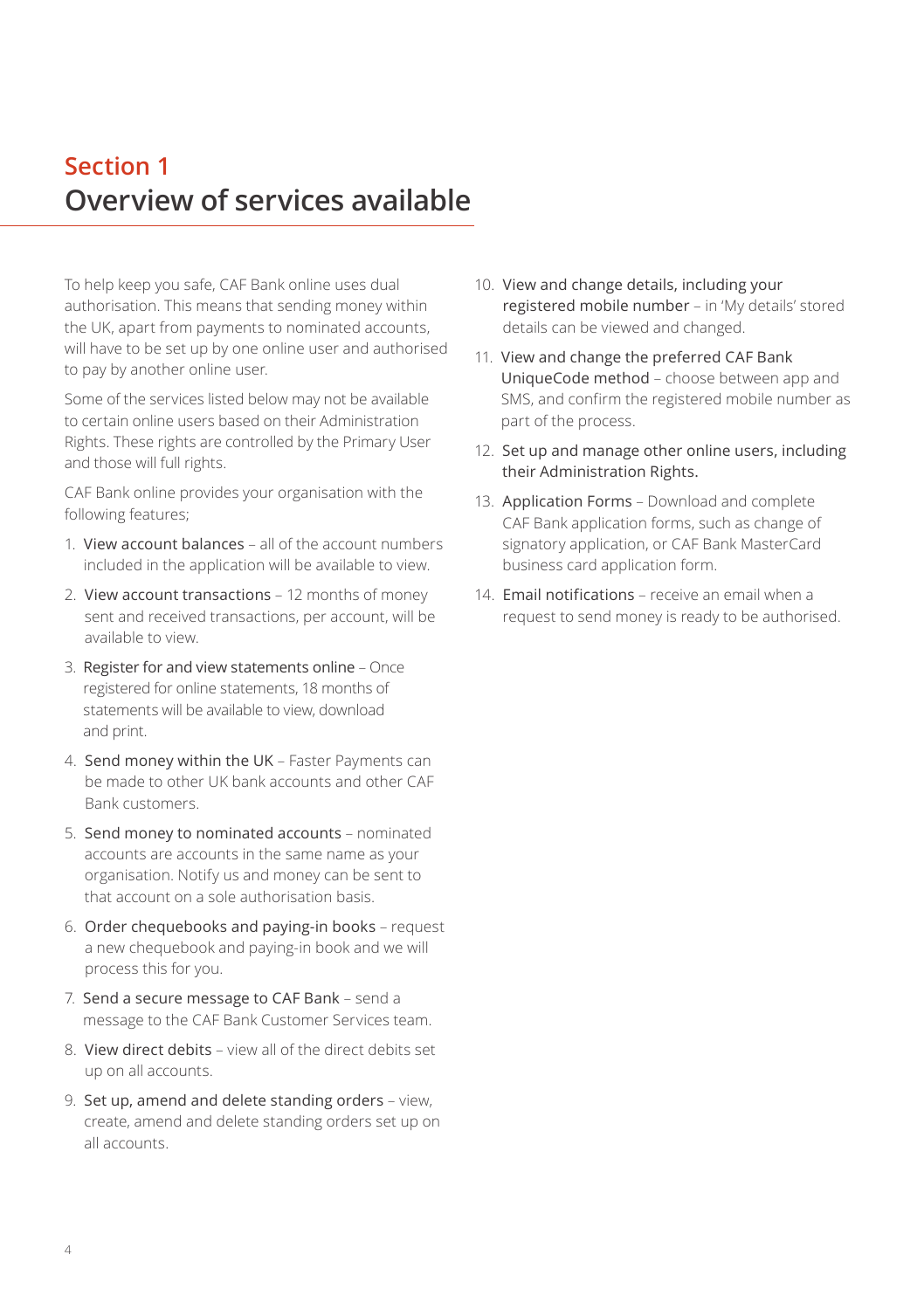# **Section 2 Application and Log-in**

# **Applying for CAF Bank online**

Your organisation can apply for CAF Bank online using the *Online Banking Application Form*, which you can download at [www.cafonline.org/onlinebanking.](http://www.cafonline.org/onlinebanking) This application registers the existing Account Contact as the Primary User.

Once we have processed your application and completed our verification procedures, an eight-tofifteen digit User ID and a temporary Password will be provided to the Primary User.

When the Primary User is registered and is able to log in to the online service, they can apply for Secondary Users, who can use this guide as well.

### **Important information**

You must never delete a Primary User ID. If a Primary User leaves the organisation or is no longer operating as the Account Contact, please complete a *Change of Contact form* and we will instruct you on how best to proceed.

# **Logging in for the first time**

You will need:

- **Nour User ID**
- Your temporary Password
- The mobile phone that was registered in the online application form/Secondary User request

#### **To log in**

- 1. Go to www.cafonline.org and select 'Log in' and 'CAF Bank'.
- 2. Enter the User ID and temporary Password provided.
- 3. Create a Unique Word this is case-sensitive and must not be the same as the Password.
- 4. Confirm your Unique Word by entering the requested characters as instructed.
- 5. Read how CAF Bank UniqueCode will 'Protect your money even further'.
- 6. Choose the CAF Bank UniqueCode method that suits you best, app or SMS. Make sure that the registered mobile number is correct.
- 7. Follow the instructions on the next screens to confirm your CAF Bank UniqueCode method
- 8. Create a new Password, overriding the temporary Password you originally entered in step 2

### **Subsequent log-ins**

### **To log in**

- 1. Go to www.cafonline.org, select 'Log in' and 'CAF Bank'
- 2. Enter your User ID and Password
- 3. Generate or receive a Unique Code as instructed
- 4. Enter the Unique Code as instructed

TIP: You will only need to use the Unique Word created on first log-in (step 3) when re-registration of CAF Bank UniqueCode is required, so please keep this safe, but do not write down or store it in a location where other users can access this information.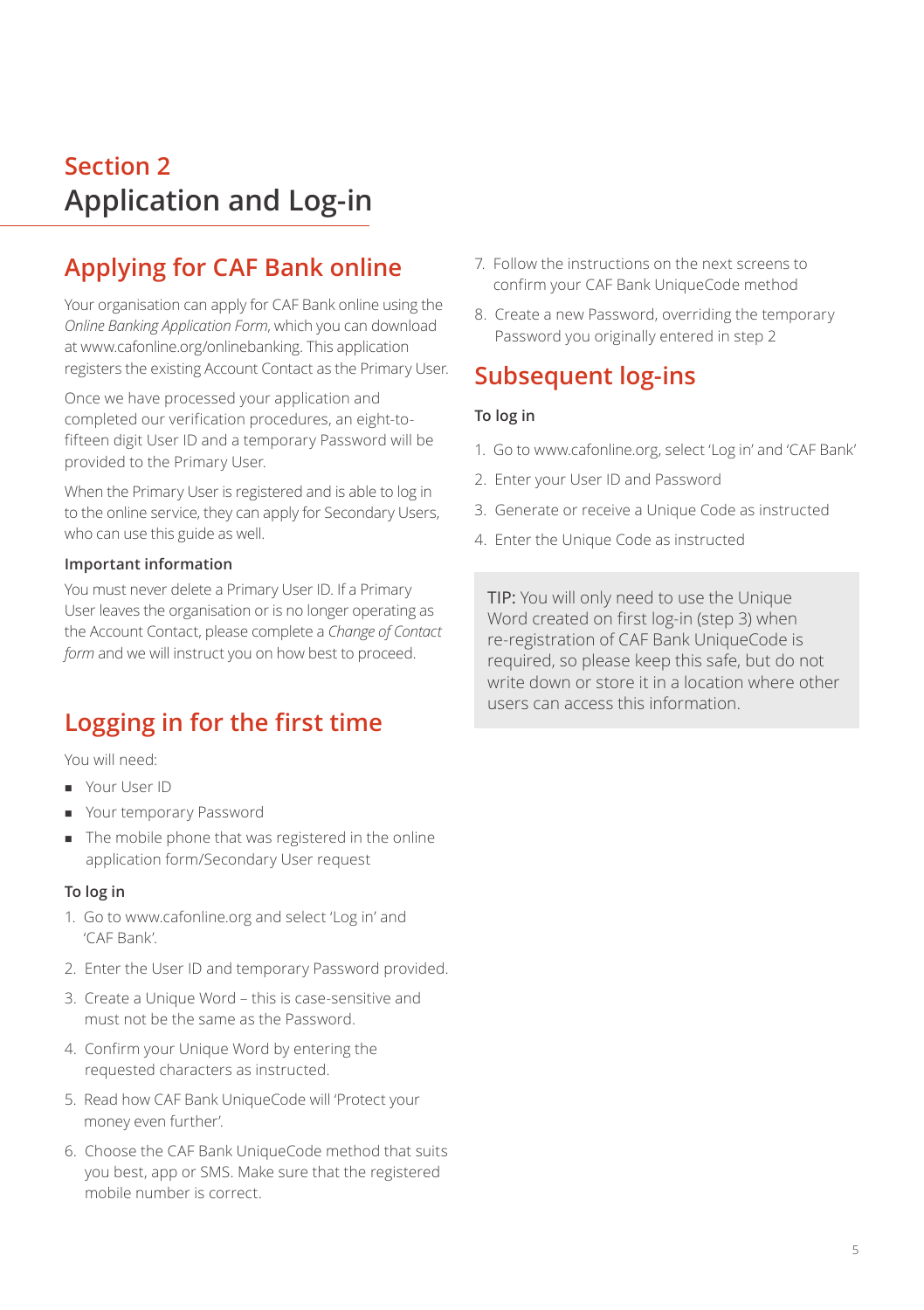# **Section 3 Maintaining your account**

### **Setting up a Secondary User**

In order to be able to send money, at least one Secondary User will need to have access to CAF Bank online to accompany the Primary User, and have been granted sufficient Administration Rights.

There are four levels of Administration Rights to choose from. There is also a function to restrict access to particular accounts. Please refer to the Administration Rights section for more information.

#### **To set up a Secondary User**

- 1. Choose the 'Manage users' option in the 'User settings' area.
- 2. Generate a Unique Code.
- 3. Select 'Add new user'.
- 4. Complete steps 1 and 2 of the 'New user' form ensure you input a UK mobile number, starting with 07, that the Secondary User will have to hand each time they log in, view and change their details, and authorise payments.
- 5. Select 'Confirm' and make a note of the User ID and temporary Password.

CAF Bank will complete verification checks before access is granted, which could take 3-5 working days.

CAF Bank will call the Primary User once verification is completed and the Secondary User is able to log in to CAF Bank online.

# **Administration Rights**

Varying levels of access, referred to as Administration Rights, can be granted to Secondary Users.

By default, a Primary User has full Administration Rights, meaning they have the ability to complete tasks of all four levels detailed below. A Secondary User can have a combination of Administration Rights, with all four levels selected equating to full rights.

Administration Rights are granted to a Secondary User when setting up a Secondary User or subsequently by editing a Secondary User.

The four levels of Administration Rights available are:

#### **Account information**

View-only access. When selected with other rights, allows that user to view and complete additional tasks on that account.

#### **Authorisation**

Gives the user rights to send money within the UK. This level of access must be granted in combination with 'Instruction set up'.

#### **Instruction set up**

Gives the user rights to create instructions to send money – A single user cannot create and authorise the same instruction.

#### **User admin**

Gives the user permission to add, edit and delete other online users and reset Passwords and Unique Words.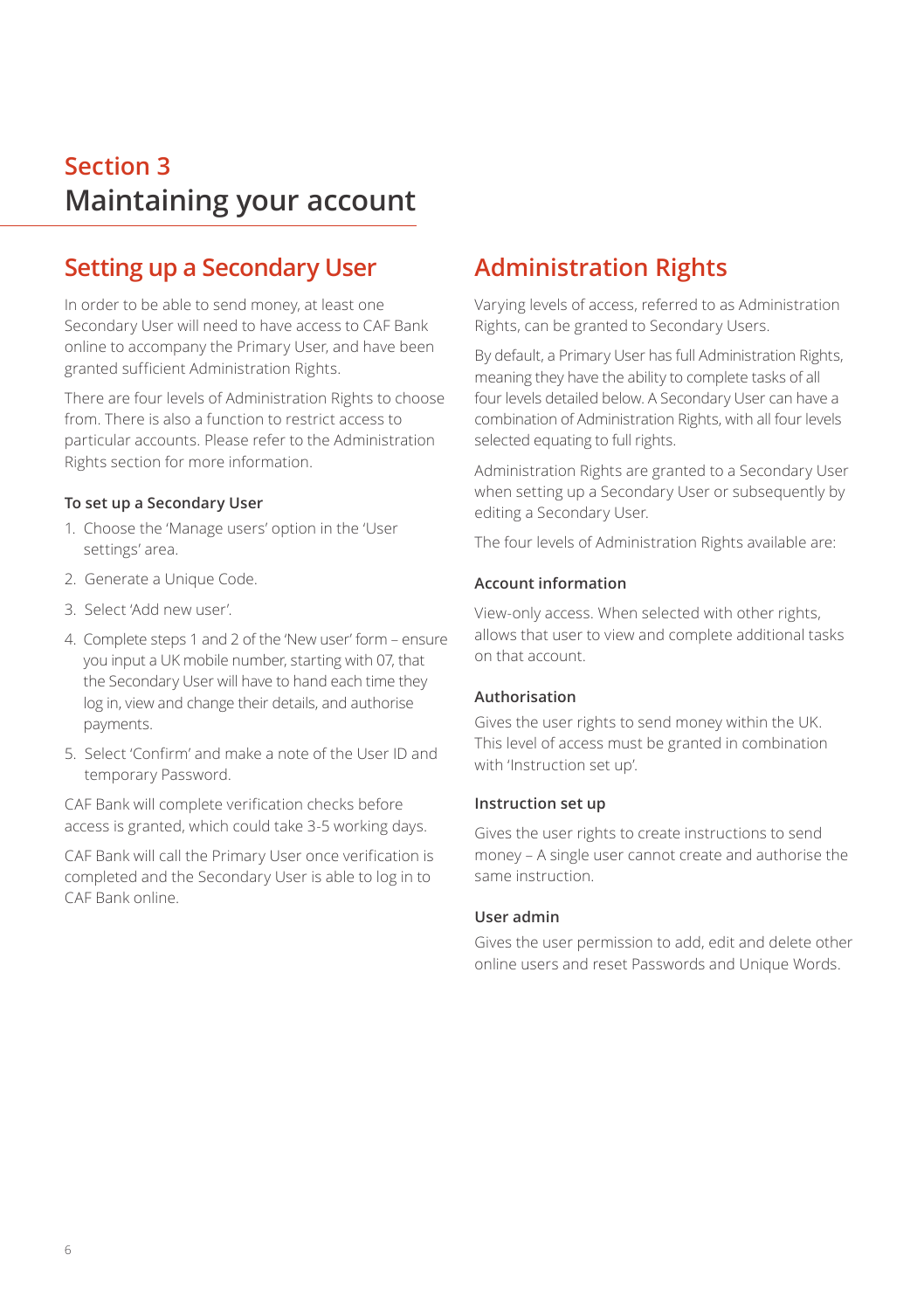# **Deleting or editing a Secondary User**

It is important your organisation maintains your online users, including deleting users that are no longer needed and editing Administration Rights.

#### **To edit or delete a Secondary User**

- 1. Choose the 'Manage user' option.
- 2. Generate a Unique Code.
- 3. Select the user you wish to edit or delete.
- 4. Select 'Edit' or 'Delete'.

Edit - You can change Administration Rights and the viewable accounts.

Delete - Removes the user from the online service.

### **Change a User ID**

It is possible for Secondary Users to change their User ID. User IDs must be between 10-14 digits and can be a combination of letters, number and some special characters (-!£\$%^()\*#@). Primary Users cannot change their User ID.

#### **To change a User ID**

- 1. Choose the 'My details' option
- 2. Generate a Unique Code
- 3. Select 'Change User ID'
- 4. Input the new required logon ID and confirm

### **Reset Secondary User credentials**

If you have full Administration Rights, or are the Primary User, you can reset another user's Password and Unique Word.

#### **To reset a user's credentials**

- 1. Choose the 'Manage user' option.
- 2. Generate a Unique Code.
- 3. Select the user you wish to action the request for and select the credential you wish to reset.

#### **To reset a Password**

- 4. Select 'Reset password'.
- 5. Provide the user with the temporary on-screen Password. The user will have to create a new Password when they next log in.

#### **To reset a Unique Word**

- 4. Select 'Reset Unique word'.
- 5. Send the request to us make sure you input all required information before you submit the request.
- 6. CAF Bank will call the Primary User to reset the Unique Word.

### **Blocked users**

If an online user attempts to log in and receives a message that their User ID is blocked, the Primary User or a signatory will need to contact our Customer Service team.

An online user is not able to log in until they have been unblocked.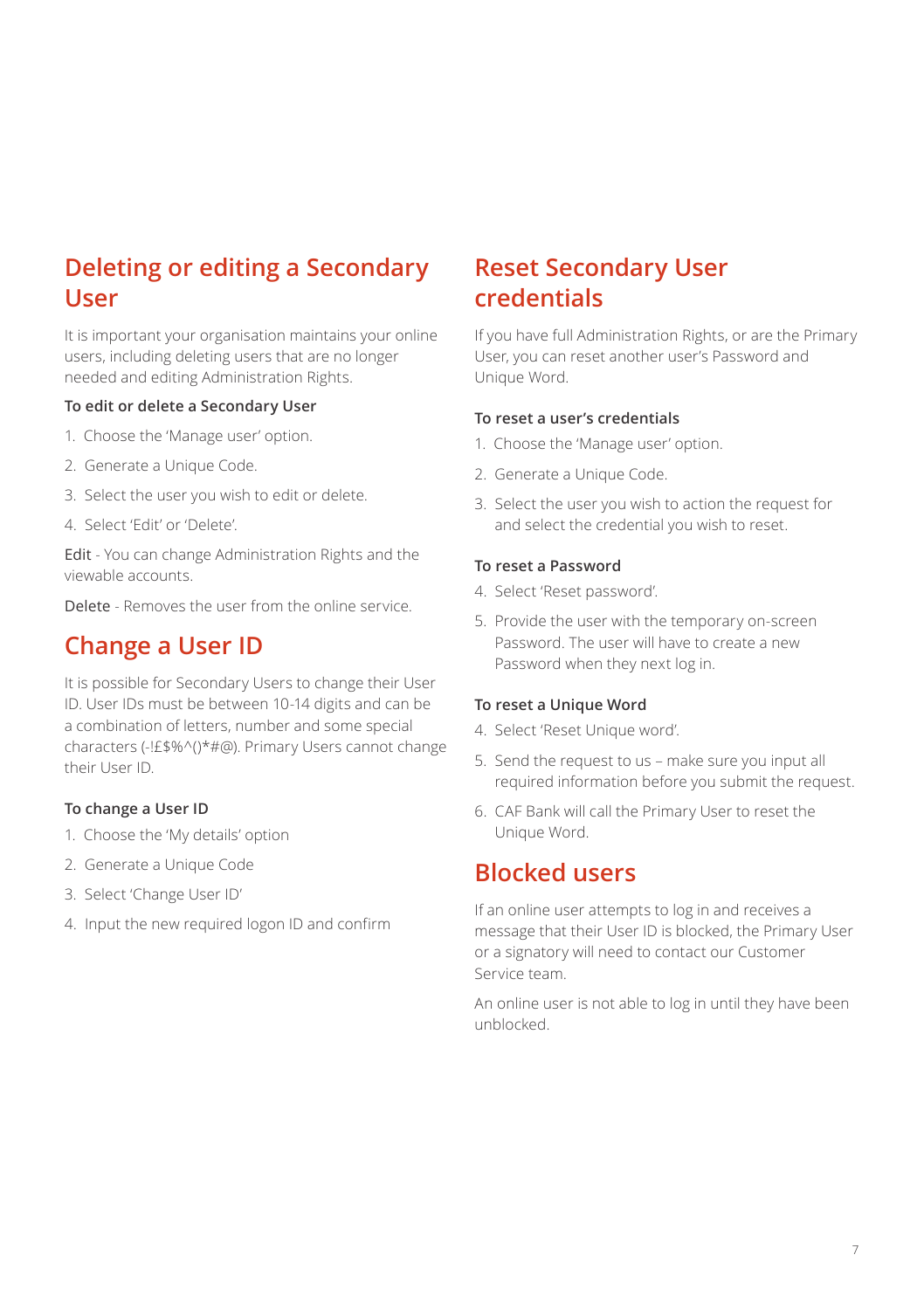### **View account balances**

Once logged in, you will be able to see account balances and their respective cleared balances. Each account has corresponding buttons to make a payment, make a transfer or view activity. Cleared balances are funds that are eligible to earn interest on your account. This could include cheques paid in that are still awaiting clearance or business card payments authorised but not yet debited.

### **View account activity**

On the account screen, select 'View activity' and 12 months' worth of activity can be viewed. Standing orders and Direct Debits can also be viewed.

### **Manage payees – create, edit and delete.**

In the 'Manage payees' section, you can edit and delete existing payees. You can also create the following types of payee:

- **n** Individual external
- **n** Group payees
- **Nominated Account**
- Other CAF Bank customers

#### **To create a new payee:**

- 1. Select 'Manage payees'.
- 2. Select 'Set up a new payee'.
- 3. Select 'Add an individual' or 'Add a group' and complete the required information.
- 4. Select 'Add' to create the payee.

#### **To edit or delete a payee:**

- 1. Select 'Manage payees'.
- 2. Select 'Edit' or 'Delete' in the 'Actions' column of the payee and complete the required task.

### **Payee reference boxes**

The information in the payee reference box is the reference the customer will see each time you send money. It can be used for building society roll numbers or invoice numbers. You can edit the reference in manage payees.

When sending money, the reference box that you complete each time is for your purposes and will be shown on your transaction listing and statements.

### **Sending money within the UK to an individual**

Before you can send money, the recipient must be created as a payee. To send money to an individual:

- 1. On the account you wish to send money from, select 'Make a payment'.
- 2. Select 'External payees' and complete the request.

TIP: If you are sending money to an existing payee but have a new invoice number, edit the payee and change the payee reference before you make the payment.

### **Sending money within the UK to a group**

Before you can send money, the group must be created as a payee. To send money to a group:

- 1. On the account you wish to send money from, select 'Make a payment'.
- 2. Select 'Pay a group QuickPay'.
- 3. Choose the group you wish to send money to.
- 4. Select 'List Payees'.
- 5. Enter the amounts you wish to send to each payee, tick 'Pay' and complete the request.

### **Make a transfer**

#### **Send money between your CAF Accounts**

- 1. On the account you wish to make a transfer from, select 'Make a transfer'.
- 2. Select the account you wish to make the payment to, enter the amount and complete the request.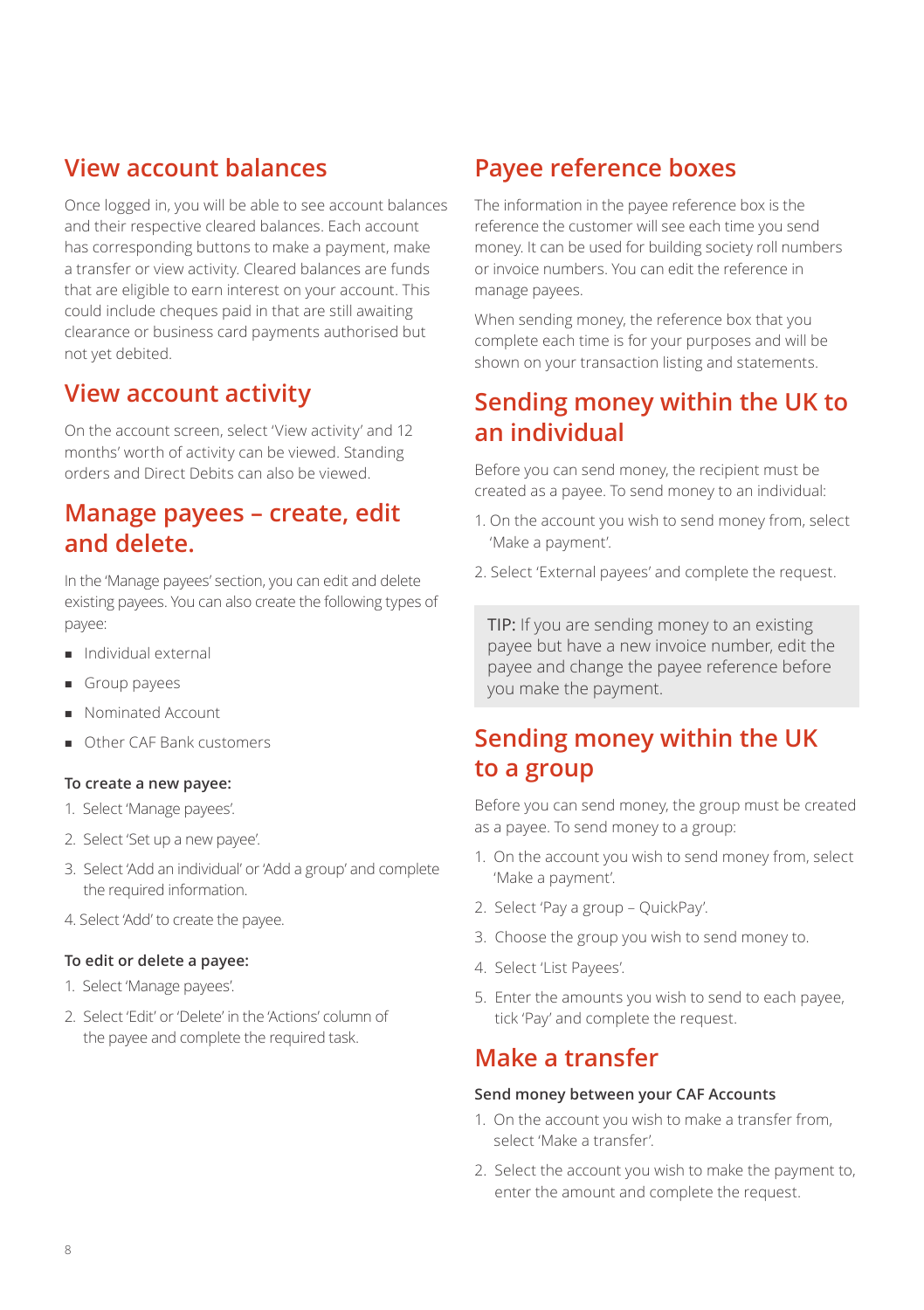### **Nominated accounts**

To set up a nominated account, complete and send in a change of nominated account form. This can be found through CAF Bank online's navigation bar, within 'Application forms and user guides'.

Once we have confirmed that your nominated account has been set up, add the details as a nominated account payee in 'Manage payees'.

To send money to a nominated account;

- 1. On the account you wish to send money from, select 'Make a payment'.
- 2. Select 'Nominated account payee'.
- 3. Choose the nominated account you wish to send money to and complete the request.

### **Other CAF Bank customers**

To send money to other CAF Bank customers:

- 1. On the the account you wish to send money from, select 'Make a payment'.
- 2. Select 'Other CAF Bank customers' and complete the request.

### **Authorising an instruction to send money**

Payments to an external payee or a group will need to be set up by one online user and authorised to pay by another online user.

To authorise instructions to send money:

- 1. Click on 'A payment requires authorising', in 'Payment' status.
- 2. Check all the details to ensure their authenticity.
- 3. Follow the on-screen instructions to generate a UniqueCode.

Instructions that are not second authorised will lapse after 5 days and the money will not be sent.

### **Register for online statements**

To register for online statements, click on 'Go paperless' on the accounts screen and fill in the required details.

When you receive an activation email, follow the instructions.

TIP: To help keep you safe, registration for online statements is independent of CAF Bank online, and separate log in credentials are used to access online statements.

#### **Secondary Users – online statements**

Once registered, the Primary User can set up Secondary Users to access online statements.

- 1. From the 'Online statements' home screen, select the 'Secondary user' button.
- 2. Enter the secondary user email address and select the 'Welcome email' button.
- 3. The secondary user will receive an email and will need to follow the instructions provided.

# **View, download and print online statements**

On the accounts screen, select 'View your online statements' and log in using your online statements credentials.

### **Set up and maintain standing orders**

#### **To set up a standing order**

- 1. On the account you wish to set up a standing order, select 'View activity'.
- 2. Select 'Standing orders'.
- 3. Select 'Set up standing order'.
- 4. Complete the request.

#### **To amend or cancel a standing order**

- 1. On the account you wish to amend or cancel a standing order, select 'View activity'.
- 2. Select 'Standing Orders'.
- 3. Select the standing order you wish to cancel or amend, by selecting the reference number and choosing 'Amend' or 'Delete'.

New standing orders and amendments to existing standing orders require second authorisation by selecting the specific standing order and then selecting 'Authorise'. Amendments that are not second authorised will lapse after 5 days and the standing order will continue to pay as previously set up and new standing orders will not be paid.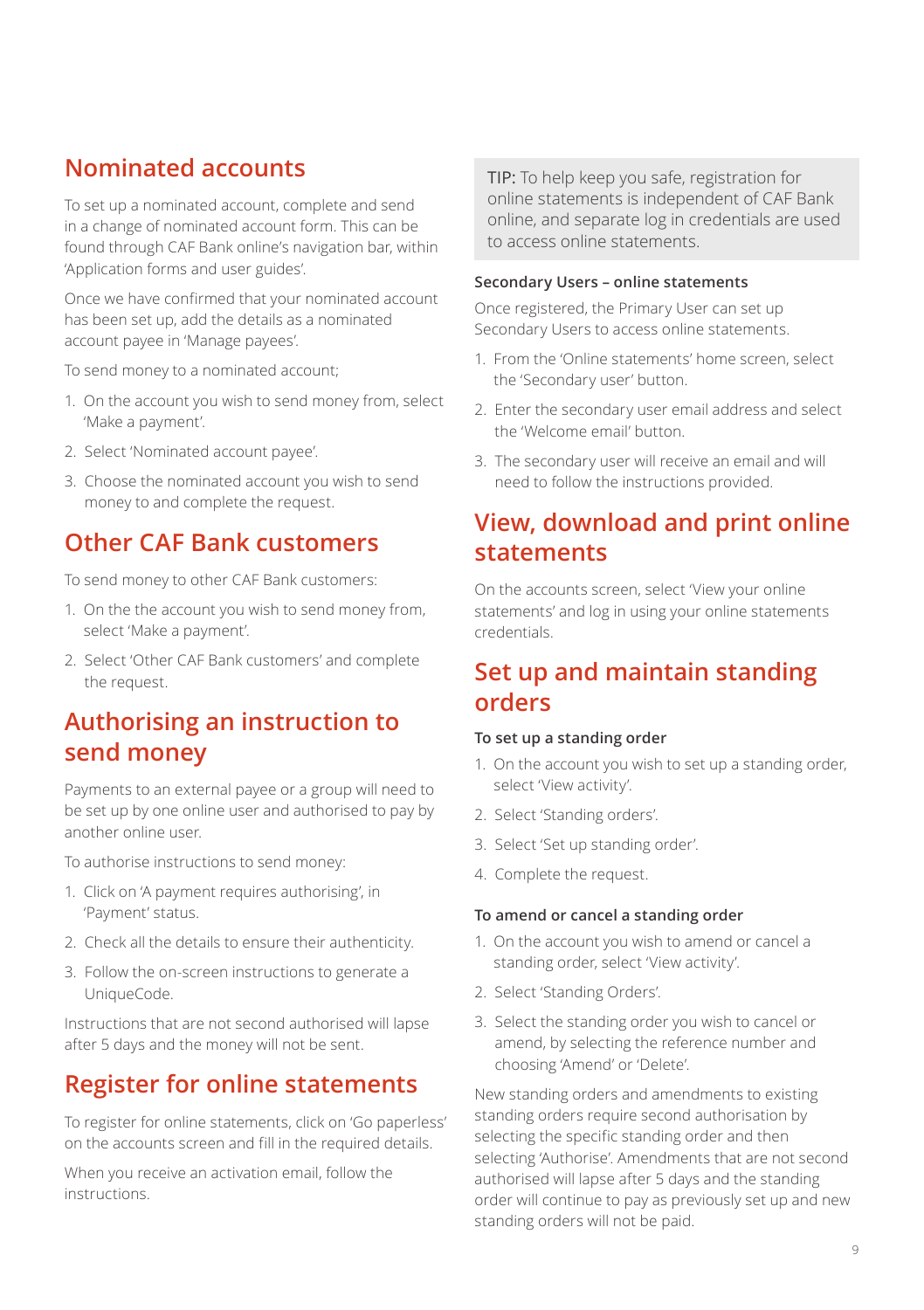# **Section 4 Additional features**

# **CAF Bank UniqueCode**

### **CAF Bank UniqueCode allows you to:**

- og in
- view and change your details
- **n** manage online users
- u authorise instructions to send money within the UK

You must have successfully registered for CAF Bank UniqueCode on first log-in, and subsequently have the registered device to hand each time you wish to complete any of the tasks listed above.

You will receive or generate Unique Codes by following the on-screen instructions.

The two methods for CAF Bank UniqueCode are:

### **SMS**

Receiving your Unique Codes via SMS is reliant on your mobile phone signal, Wi-Fi and Service connection.

### **App**

The App is not a mobile banking app; it is a 'code generating app'. Unlike SMS, once the App is downloaded and set up, it is not dependent on mobile phone signal, Wi-Fi or Service connection.

TIP: If you choose the SMS option, we cannot guarantee that you will be able to use CAF Bank online at all times. This is because you may be in a geographical location with no signal, or your network provider doesn't allow you to receive these codes via SMS, etc. There may also be network restrictions on the amount of codes a device can receive per hour, for security reasons. Please choose your method carefully.

### **Viewing and changing CAF Bank UniqueCode preferred method**

(including registered mobile phone number)

To change any CAF Bank UniqueCode preference, we will ask you to review and confirm both your preferred method and your registered mobile number. This ensures that we always have both your correct number and your preferred method.

To change your preferred method:

- 1. On the accounts screen within 'User settings', select 'My details'.
- 2. Generate a Unique Code.
- 3. Select 'UniqueCode settings'.
- 4. Review your current settings and select 'Amend your settings', should you wish to make a change.
- 5. Register and confirm your mobile number. If your mobile number has not changed, please complete using your current registered number. Otherwise, register and confirm your new mobile number.
- 6. Choose your CAF Bank UniqueCode preferred method.

### **SMS**

- 7. Look for the six digit activation code that has been sent to you via the registered mobile number.
- 8. Follow the on-screen instructions.
- 9. Continue and go to your account.

### **App**

- 7. Download the app, following the on-screen instructions.
- 8. Launch the app and scan the QR code, by following the instructions displayed.
- 9. Create a PIN. This is a four-to-eight digit PIN that will be needed every time you wish to access the app thereafter.
- 10. Follow the on-screen instructions.
- 11. Continue and go to your account.

TIP: If you do not have access to your registered mobile phone number, for example, because you have a new mobile number, you will need to call our Customer Services team.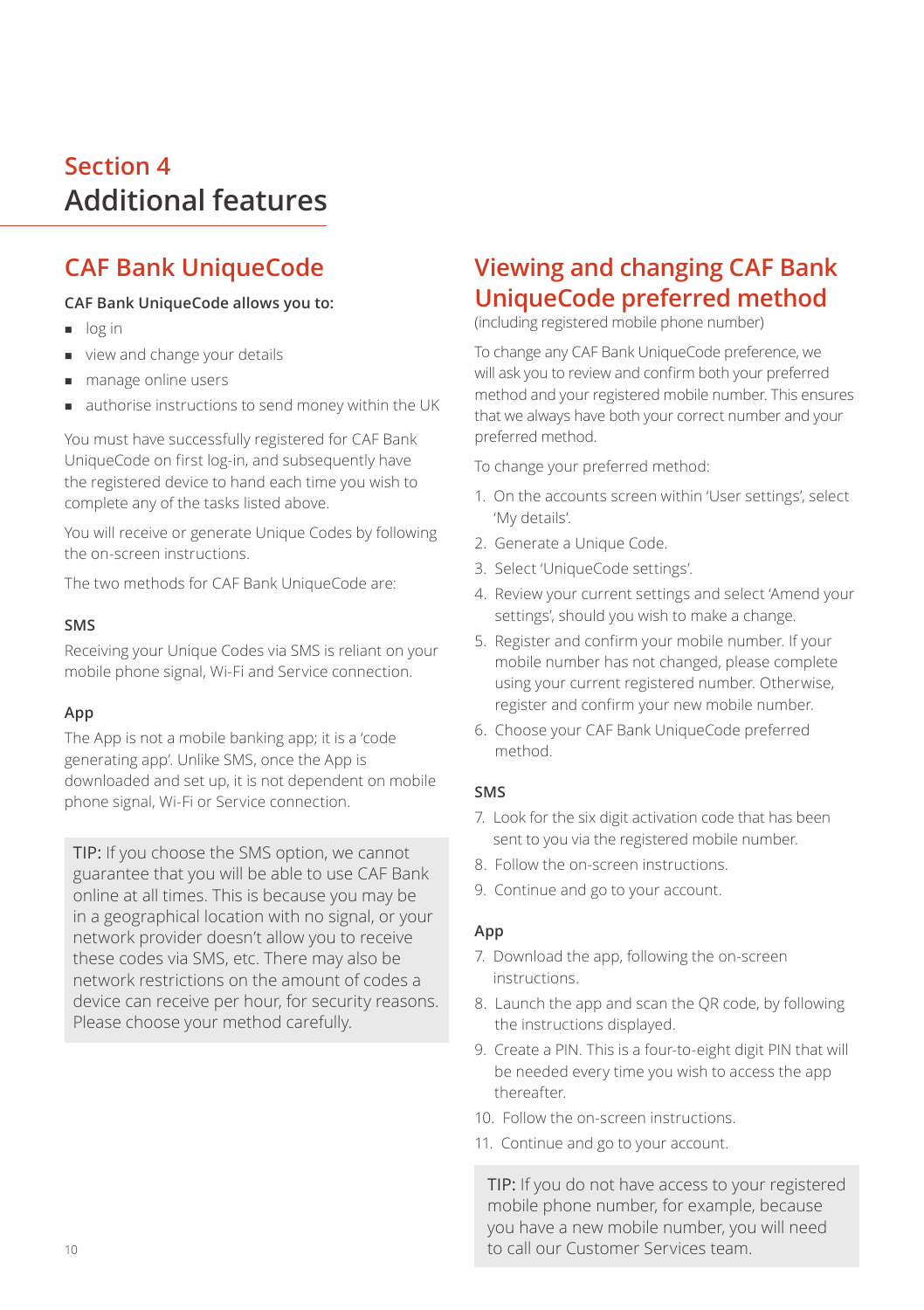# **Text Alerts**

CAF Bank will use the registered mobile number to notify an online user via SMS when:

- A payee is created
- Changes are made to a payee
- The registered mobile number for the user changes

Text Alerts are user-specific, so will notify an online user when they have created a payee, when they have made changes to a payee or when their registered mobile number changes. This makes sure the online user is aware of what activity occurs under their User ID.

### **Email notifications**

Users can receive email notifications when an instruction to send money has been created, which helps ensure payment instructions are authorised in good time. Primary Users are automatically enrolled for email notifications.

#### **Email notifications can be set up:**

#### When setting up a Secondary User

There is a tick box option for the online user to receive email notifications.

#### Ad-hoc

A user can opt in to email notifications by selecting 'My details', and ticking the 'Email notifications' box.

To opt out of email notifications, the tick box in 'My details' will have to be un-ticked.

# **Chequebooks and paying-in books**

#### **Ordering**

To order a cheque or paying-in book:

1. Select 'Cheque and paying-in book ordering' from the account screen.

#### **To order a chequebook**

- 2. Select the account you wish to order the chequebook for, using the drop-down box.
- 3. Select the quantity of books required.
- 4. Submit your request.

#### **To order a paying-in book**

- 2. Select 'Paying-in book'.
- 3. Select the account you wish to order the paying-in book for, using the drop-down box.
- 4. Select the quantity of books required.
- 5. Submit your request.

#### **Cancelling a cheque or stopping a paying-in book**

It is not possible to cancel a cheque or to stop a paying-in book on CAF Bank online. To do this, the Account Contact or a signatory will need to call our Customer Service team.

### **Session notifications**

An online user has a continuous session limit of 10 minutes, after which a pop-up will ask if you wish to extend your session:

- <sup>n</sup> Extend you session by selecting 'Extend session' on the session notification pop-up.
- Leave the session by either logging out or confirming that you would like to end the session.

### **Logging out**

When you have finished using CAF Bank online, please make sure you select 'Log out'.